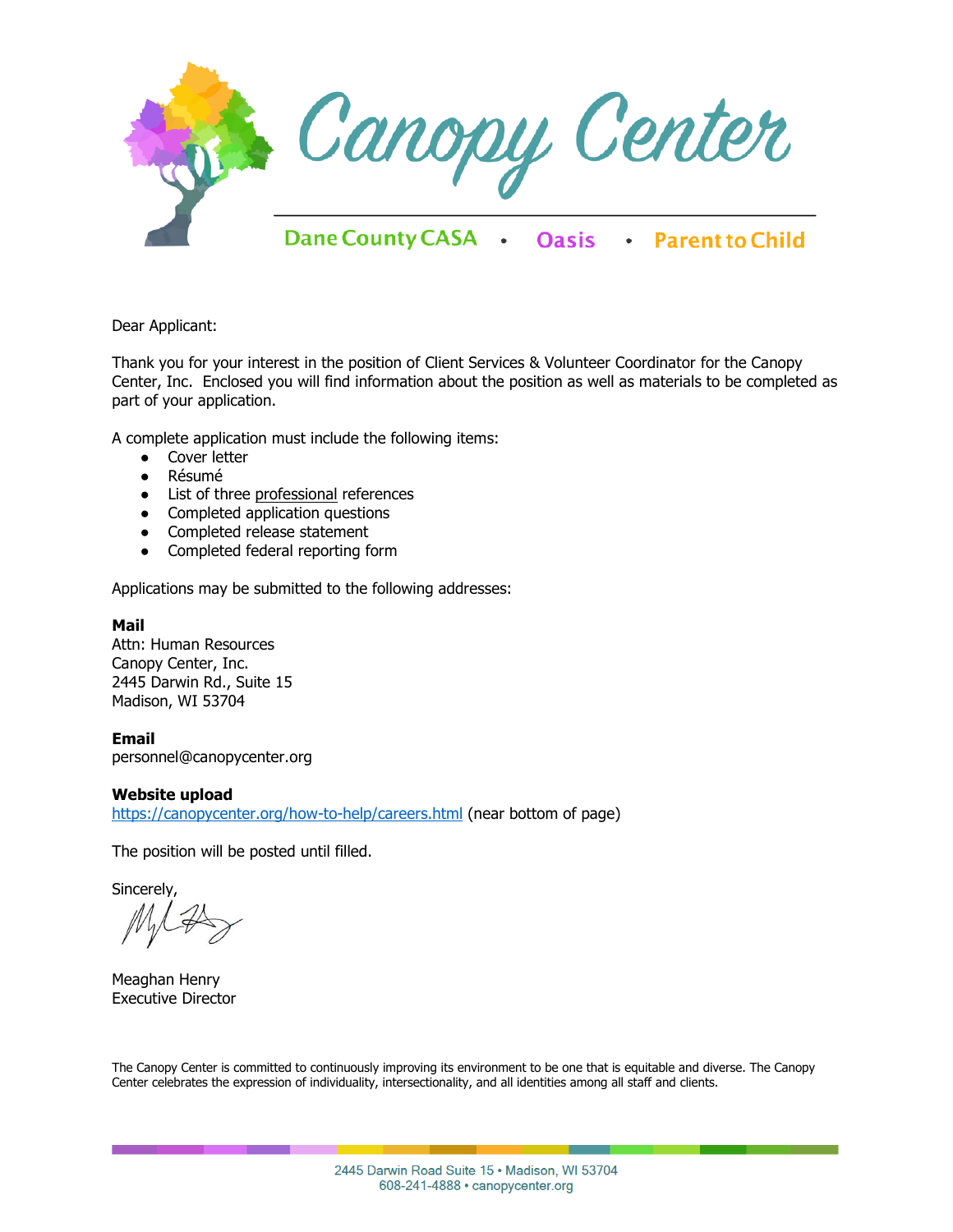

**JOB ANNOUNCEMENT** Client Services & Volunteer Coordinator



# **AGENCY VISION AND MISSION**

Our vision is to give every person an opportunity to have a voice in identifying and addressing their needs; and to provide social connections, to fully develop their sense of self and community. Our mission is to help strengthen families and support children, teens, and adults impacted by trauma and adversity.

## **PROGRAM DESCRIPTIONS**

Canopy Center is a non-profit organization providing three distinct programs. These programs offer support, advocacy and therapy to families with diverse backgrounds by trained staff and our extensive intern and volunteer program.

**CASA**, which stands for Court Appointed Special Advocates, is a program that provides trained community advocates to kids who have experienced abuse or neglect and are under the protection of the courts. Advocates work with one child or sibling group and visit weekly, get to know their situation, and provide a voice for their kid in court when the judge is making important decisions that will affect the child.

The **Oasis** program provides trauma-informed therapy for survivors of sexual abuse and their non-offending caregivers.

The **Parent to Child** Program (P2C) works in collaboration with Dane County Human Services providing supervised visits on nights and weekends to families in the foster care system. P2C also works with families who are referred by other professionals or self-referred. Besides supervision, P2C offers support, advocacy, and the tools needed to empower families.

The canopy of services provides families and our community with skills and resources to strengthen and empower.

#### **POSITION SUMMARY**

The Client Services & Volunteer Coordinator is responsible for duties to both clients and volunteers. Working in Client Services, they are responsible for reception and telephone coverage, ensuring a welcoming environment for all entering or contacting the agency. As the Volunteer Coordinator, they are responsible for recruitment of qualified volunteers for all agency needs. They fulfill human resource tasks for volunteers through the inquiry, onboarding, and exit processes. They maintain volunteer records and provide volunteer data for all required reports. As part of the Administrative team, they provide support for general agency operations when needed.

#### **QUALIFICATIONS**

Strong interpersonal and organizational skills. Excellent written and verbal communication skills. Ability to project a warm and friendly demeanor but also firmly enforce policies when necessary. Ability to be resourceful and proactive when issues arise. Experience with database use. Proficiency in Microsoft Office Suite and Google Suite. Professional attitude and appearance. High School diploma or GED required. Bilingual (English/Spanish) skills are a plus.

## **DUTIES**

Client Services

- Ensure reception area and lobby are presentable and stocked with needed supplies
- Maintain knowledge of expected clients and other visitors
- Receive visitors at the front desk by greeting, welcoming, directing and announcing them appropriately, maintaining client dignity and confidentiality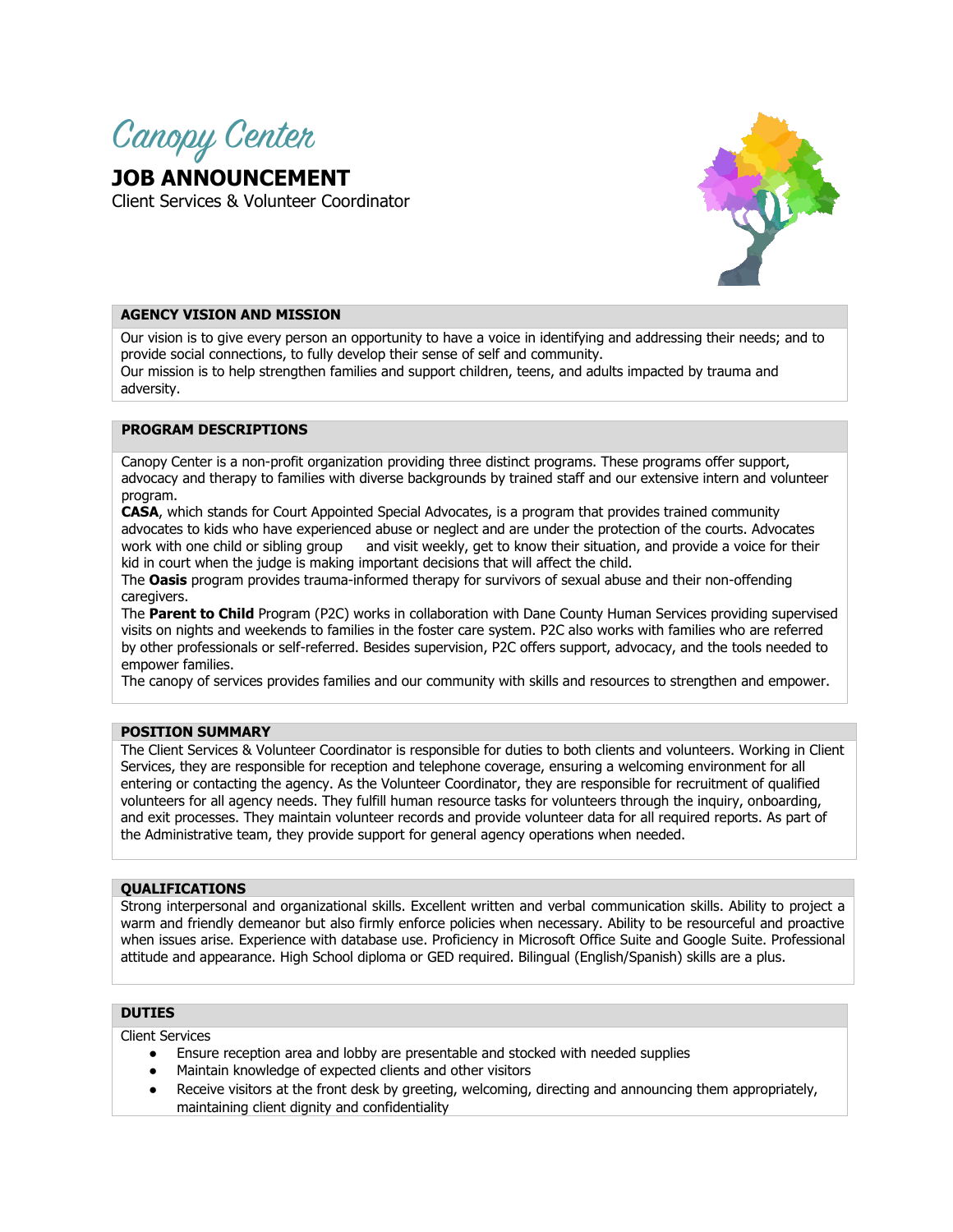- Ensure drinks and snacks are prepared and offered for client needs
- Appropriately answer, screen, and forward agency phone calls
- Comply with HIPAA and PII policies and procedures as applicable
- Maintain office security by following safety procedures

Volunteer Coordination

- Recruit volunteers to adequately meet the volunteer needs of all programs of the agency and agency administration, including posting open positions on applicable websites, attending public service fairs, and other opportunities that arise for sharing volunteer opportunities
- Maintain a system to ensure immediate follow-up with all potential volunteers and onboarding tasks as needed to the point of placement into a volunteer position.
- Maintain a system to ensure consistent and adequate follow-through by program staff, updates to volunteer information, performance evaluations, training dates, and termination dates.
- Maintain agency volunteer records and database according to agency policy on record retention.
- Coordinate efforts with quest services volunteers, as needed.
- Provide volunteer data for reports as required.

Operations Assistance

● Assist with general agency operations as needed and directed by supervisor

## **EDUCATION & LICENSURE REQUIREMENTS**

High School Diploma or GED

#### **PHYSICAL REQUIREMENTS**

Ability to lift up to 25 lbs.

#### **HOURS REQUIRED**

36 hours per week, generally 8:30am-5:30pm, Monday through Thursday. Potential for increased and/or Friday hours in the future. Some evening or weekend hours may be necessary to attend volunteer recruitment functions or to meet with potential volunteers who are unavailable during normal business hours.

#### **SALARY AND BENEFITS**

\$36,500 - \$37,900 annually, based on qualifications. Long-term disability and life insurance policy premiums paid in full by the agency. Health insurance is available for employees working 30 or more hours per week, with single coverage paid 90% by the agency. SIMPLE IRA payroll contribution available with agency match of 1-3%. A full Benefits Summary is included in the application packet.

#### **TO APPLY**

Download application packet from website at [http://canopycenter.org/how-to-help/careers.html,](http://canopycenter.org/how-to-help/careers.html) or contact Human Resources at [personnel@canopycenter.org](mailto:personnel@canopycenter.org) to receive an application packet. Must return cover letter; resume; a list of three professional references; answers to application questions; completed employee verification, authorization, and release statement and background check authorization; and completed federal reporting form. The position will be posted until filled.

The Canopy Center is committed to continuously improving its environment to be one that is equitable and diverse. The Canopy Center celebrates the expression of individuality, intersectionality, and all identities among all staff and clients.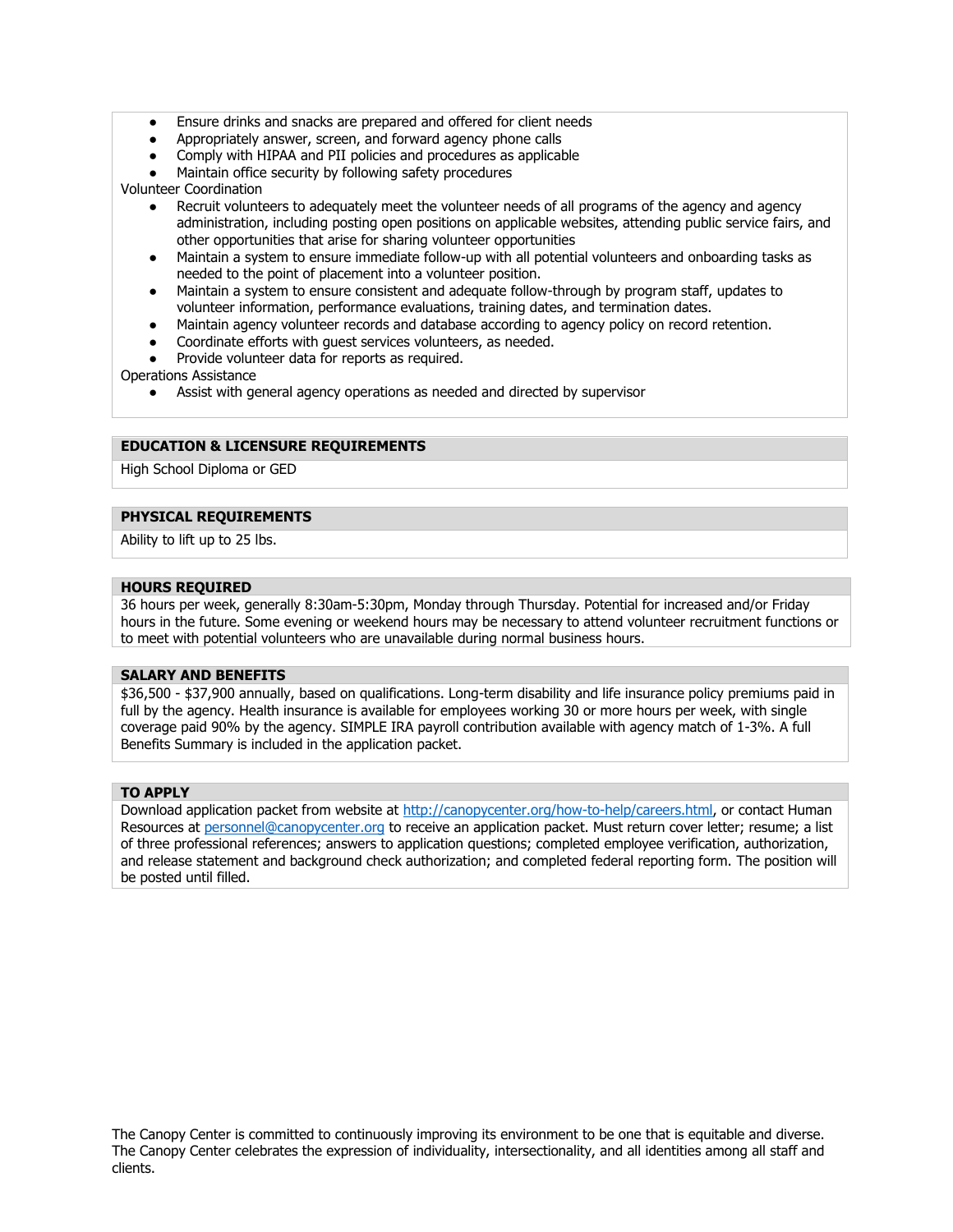

**Health-Vision Insurance** Agency-sponsored policy available to all regular employees, 30 hours or more, with a premium paid 90% by the Agency for the single coverage. Employees wishing to add a spouse, domestic partner or dependent will have the Agency cover 70% of the premium. Family premiums are paid 50% by the Agency. Eligible employees may begin coverage on the first of the month following 30 days from date of hire. (Amended 11/18/14)

**Dental Insurance** Available to all regular employees, 20 hours or more. Employees may choose a single or family coverage with the premium paid 100% by the employee. All premiums will be deducted pre-tax from payroll. Eligible employees may begin coverage on the first of the month following 30 days of hire.

**Group Life Insurance** Available to all regular employees, 20 hours or more, with premiums paid 100% by the Agency. This benefit provides insurance benefits of \$10,000 to your beneficiary if your death occurs while you are in our active employment and prior to your retirement. Eligible employees may begin coverage on the first day of the month following 3 months of employment.

**Long-Term Disability Insurance** Available to all regular employees, 20 hours or more, with premiums paid 100% by the Agency. This benefit provides income continuation coverage of 60% of an employee's salary during prolonged disability following a qualifying period of 90 calendar days. Coverage begins the first of the month following 3 months of employment for eligible employees. (Amended 9/1/05)

**Retirement savings:** Simple IRA plan available to all employees after one year of employment if they have earned a minimum of \$5,000 during that year, and who are expected to earn a minimum of \$5,000 in the following year. The agency matches up to 3% of annual salary if employee makes personal contributions to the plan. (Amended 3/1/17)

Additional retirement accounts are available to all regular employees. This benefit allows employees to contribute a portion of their compensation into a personal retirement savings account. All contributions to these plans are made solely by the employee. Accounts are established on an individual basis so that upon termination with the agency, the employee may continue to contribute to the account if they so choose. Investment options, tax benefits and withdrawal restrictions are dependent on each employee's individual situation. (Amended 11/18/14)

**Flexible Spending Account** Available to all regular employees, 20 hours or more, with 100% of administration costs paid by the Agency. This IRS approved tax-savings program allows you to save taxes by paying for certain expenses on a before-tax basis. Employees can put pre-tax dollars into this account to cover the cost of certain out-of-pocket expenses for themselves and their dependents. Eligible employees may begin coverage on the first of the month following 30 days from date of hire. (Amended 1/1/14)

**Employee Assistance Program (EAP)** Available to all employees and interns and their family members. The EAP funds up to five short-term counseling sessions through an independent agency, and can assist with many personal, family, and/or job-related stressors and challenges. It is 100% funded by the agency and strictly confidential. (Amended 2/27/2019)

## **Page 1 of 2**

The above listing is a summary of current benefits available and is intended for summary purposes only. Benefit plans and their provisions are subject to change, addition or deletion without prior notice; continuation of any benefit plan is not implied and remains at the sole discretion of The Canopy Center, Inc. In the event information presented within this document differs from the Plan Document, the formal Plan Document will always govern. (Revised 01/15/09)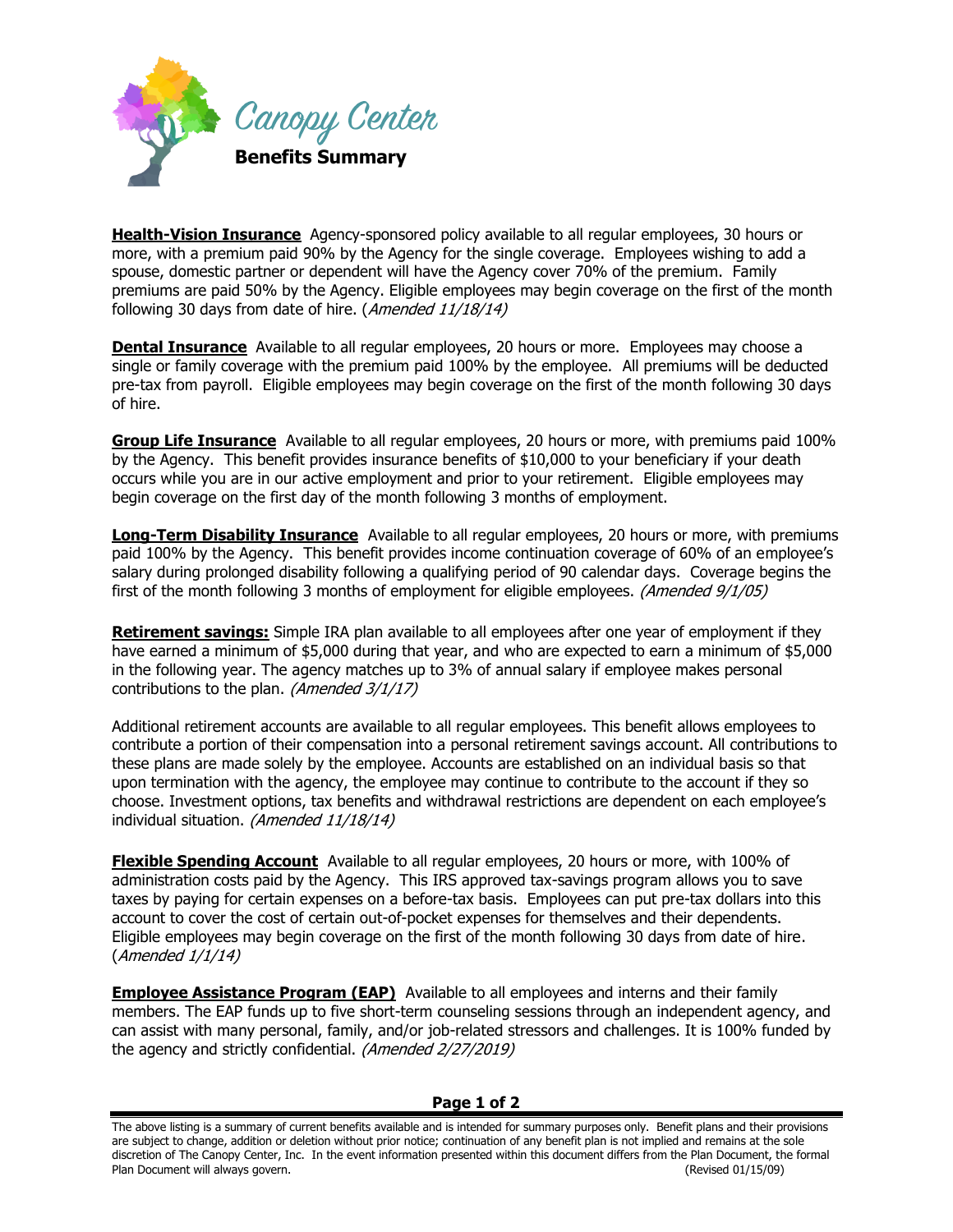**Paid Vacation Benefits** Available to all regular employees, 20 hours or more. Each qualifying employee earns an equivalent (based on FTE) of:

80 hours or 2 weeks during first year of employment 120 hours or 3 weeks during second and third year of employment 160 hours or 4 weeks during the fourth and subsequent years of employment

**Paid Sick Time Benefits** Available to all regular employees, 20 hours or more. Each qualifying employee is awarded one week of sick leave upon hire (based on FTE) and earns an equivalent of an additional two weeks of sick leave per year. Sick time is carried over from one year to the next until the amount of sick time available equals a maximum of 12 weeks (or 480 hours for 40-hour employee).

**Paid Holiday Time** Available to all regular employees, 20 hours or more. The following holidays are observed: New Year's Day, Martin Luther King, Jr. Birthday, Memorial Day, Independence Day, Labor Day, Thanksgiving Day, Christmas Eve, Christmas Day, and New Year's Eve Day (1/2 day). Each qualifying employee earns an equivalent of 84 hours of Holiday pay per year (this is based on FTE and includes time for two personal holidays).

**Compensatory Time** Available to all regular salaried employees. Compensatory time may be given for hours worked over the number of typically scheduled hours, with **prior** approval from supervisor. Maximum Compensatory time accrued shall not exceed one week of normal hours (40 hours for full-time employee). Compensatory time must be used before any other accrued time is used (vacation, holiday or sick). Compensatory time not used within two months will be lost.

**Staff Health and Wellness Fund** Available to all employees and interns. The Staff Health and Wellness Fund provides for activities that enhance mental, physical, social, and emotional health for staff, thereby resulting in improved individual well-being, productivity, and morale, as well as connection and camaraderie among all staff. Funds are used for activities for all staff and for specific program staff. (Amended 2/27/2019)

**Continuing Education** Available to all regular employees, 20 hours or more. Workshops/conference attendance, pre-approved by the employee's direct supervisor and the Executive Director, will be paid for by the agency. In addition to conference fees, travel, lodging, mileage, and work hours will be covered by the agency.

**Pay periods** Employees are paid on the 15<sup>th</sup> and last day of each month.

## **Page 2 of 2**

The above listing is a summary of current benefits available and is intended for summary purposes only. Benefit plans and their provisions are subject to change, addition or deletion without prior notice; continuation of any benefit plan is not implied and remains at the sole discretion of The Canopy Center, Inc. In the event information presented within this document differs from the Plan Document, the formal Plan Document will always govern. (Revised 01/15/09)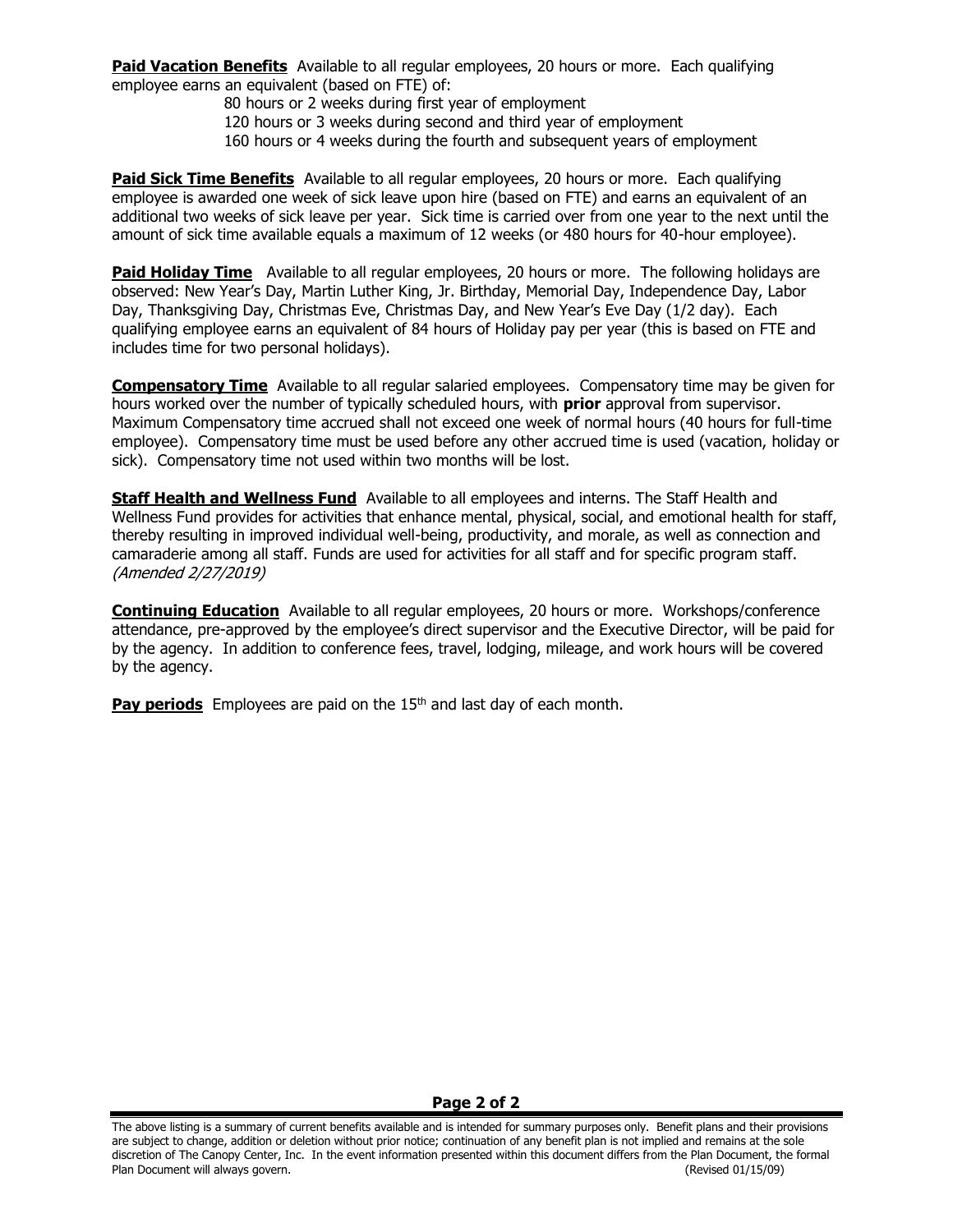

# **Instructions:**

Please include the following information when you submit your cover letter and résumé for the Client Services & Volunteer Coordinator at the Canopy Center.

- 1. Basic Qualifications of Position please CLEARLY state how you meet the qualifications listed in the job announcement either in a separate document or within your cover letter and résumé.
- 2. Have you been placed on probation, parole, released from incarceration, or paid a fine for a misdemeanor or a felony? Please note a conviction will not necessarily disqualify you from employment. It will be considered only as it may relate to the job you are seeking.

\_\_\_\_\_Yes \_\_\_\_\_No

3. The hours required for this position are: 36 hours per week, generally 8:30am-5:30pm, Monday through Thursday. Potential for increased and/or Friday hours in the future. Some evening or weekend hours may be necessary to attend volunteer recruitment functions or to meet with potential volunteers who are unavailable during normal business hours. Do you have any ongoing schedule conflicts with the times above?

\_\_\_\_\_No \_\_\_\_\_Yes, please specify\_\_\_\_\_\_\_\_\_\_\_\_\_\_\_\_\_\_\_\_\_\_\_\_\_\_\_\_\_\_\_\_

Are there any days/times you are NOT currently available to work?

\_\_\_\_\_No \_\_\_\_\_Yes, please specify\_\_\_\_\_\_\_\_\_\_\_\_\_\_\_\_\_\_\_\_\_\_\_\_\_\_\_\_\_\_\_\_

- 4. How did you learn of the position opening with our agency?
	- \_\_\_ Agency website
	- \_\_\_ Job Announcement posting if so, where? \_\_\_\_\_\_\_\_\_\_\_\_\_\_\_\_\_\_\_\_\_\_\_\_\_\_
	- \_\_\_ Word of mouth
	- \_\_\_ Other\_\_\_\_\_\_\_\_\_\_\_\_\_\_\_\_\_\_\_\_\_\_\_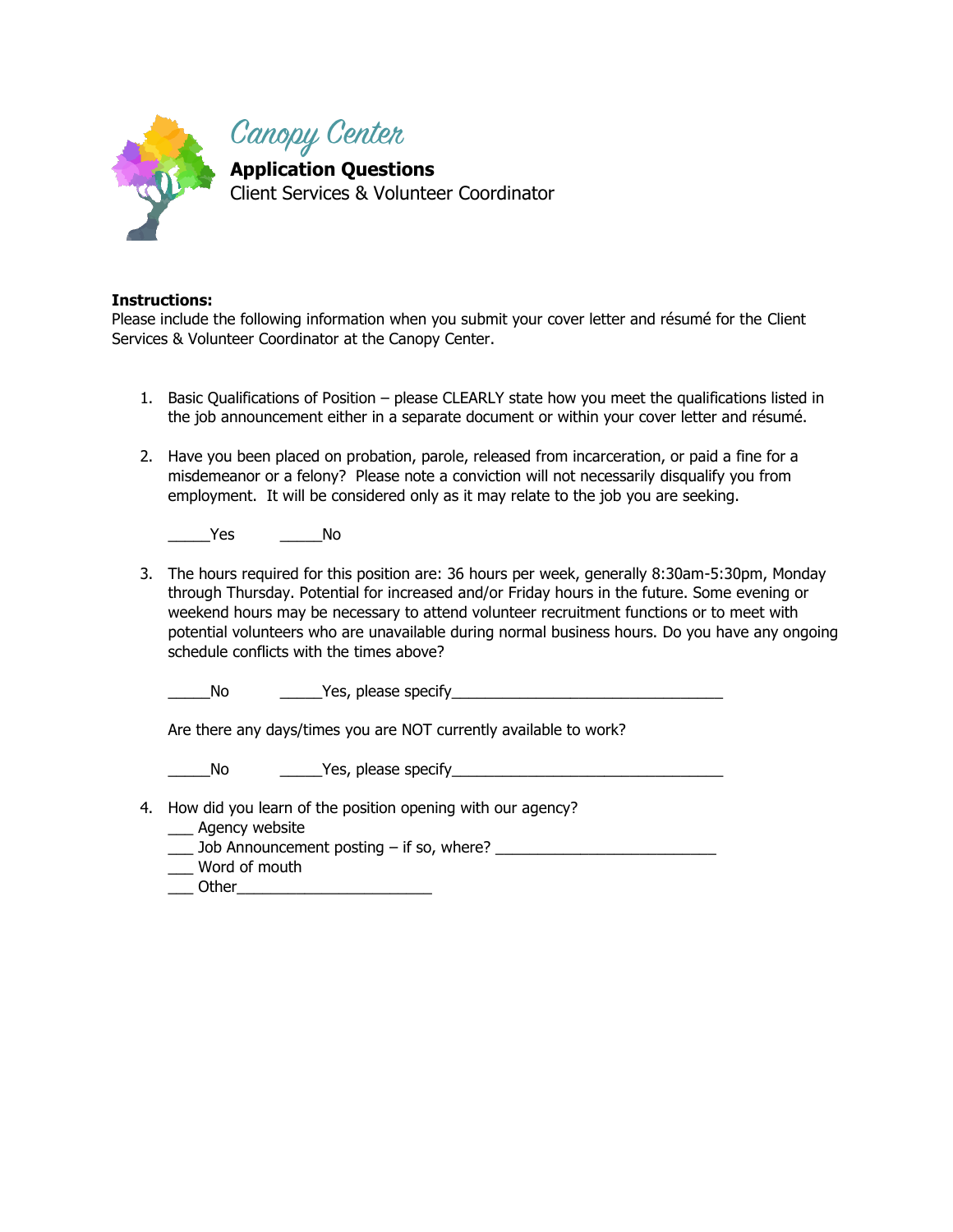

\_\_\_\_\_\_\_\_\_\_\_\_\_\_\_\_\_\_\_\_\_\_\_\_\_\_\_\_\_\_\_\_\_\_\_\_\_\_

# **Employee Verification, Authorization & Release Statement**

I certify that the information provided by me in my application for employment is true and complete to the best of my knowledge. I understand that if I am employed, any false statements or omissions can lead to my immediate dismissal, and I agree that Canopy Center, Inc. shall not be held liable in any respect if my employment is terminated for that reason. You are hereby authorized to verify the information I have supplied and to conduct any investigation of my personal history. I authorize the companies, schools, and persons that I have identified in my application or resume, or any references provided separately, to give any information requested regarding my employment, character, and qualifications, and release and hold harmless Canopy Center, Inc., and the companies, schools, and persons from any liability.

\_\_\_\_\_\_\_\_\_\_\_\_\_\_\_\_\_\_\_\_\_\_\_\_\_\_\_\_\_\_\_\_\_\_\_\_\_\_ \_\_\_\_\_\_\_\_\_\_\_\_\_\_\_\_

Signature Date Date

Printed Name